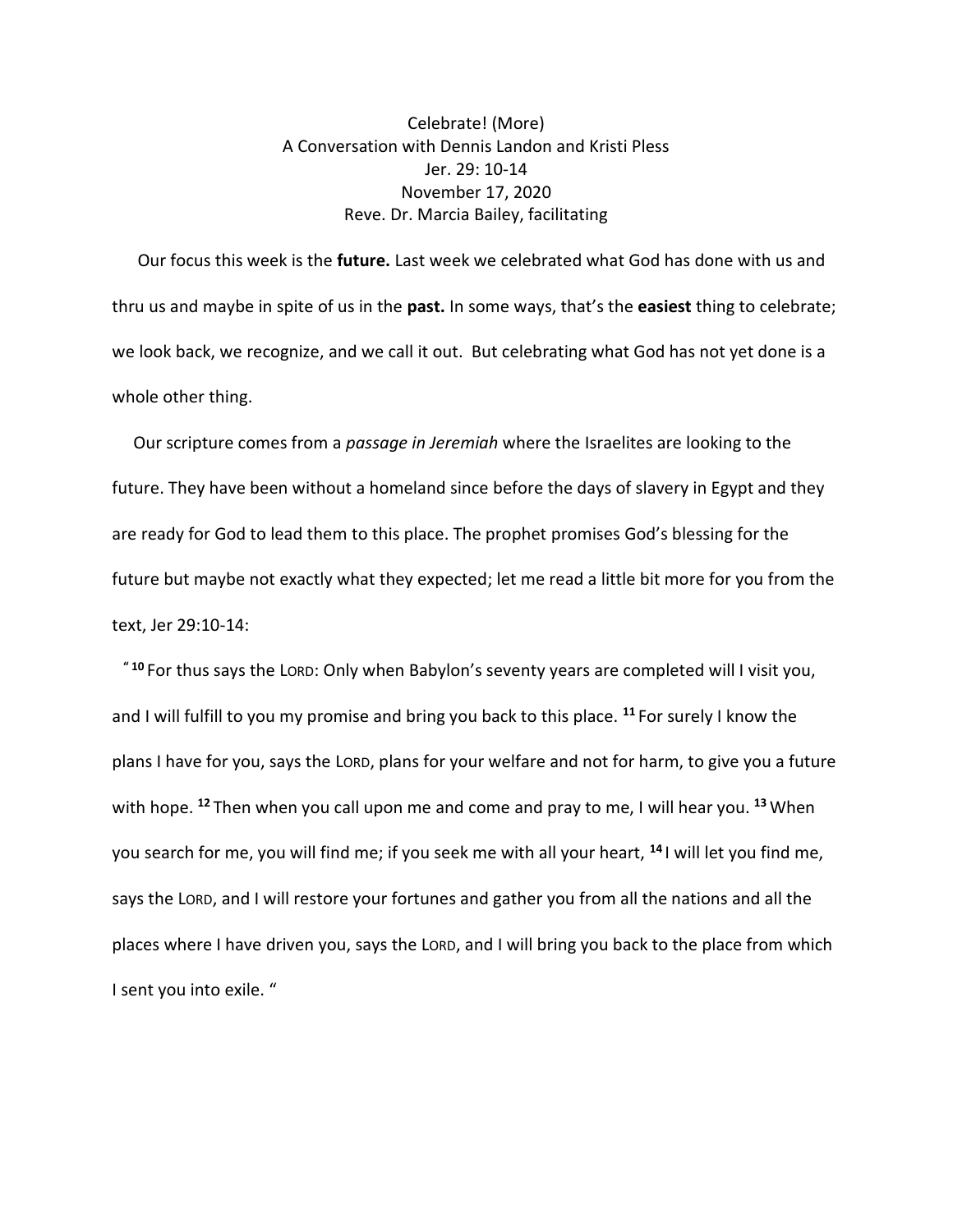So of course, the people **thought** they knew what this meant: God would lead them straight to the land they had been waiting for, a homeland of their very own, a place of safety, comfort and rest.

 But here's the thing: God **doesn't actually promise** them that here at all. God promises to **be with them**, to be **responsive** to their cries for help. God promises to **look out** for their best welfare. God promises to **hear t**hem, to **care** for them and to bring them to a place of **safety and peace**. But **nowhere d**oes God promise them what they thought they needed and wanted most.

 **We** are looking to the future, with expectation and hope! Some of us may be **hoping** that the future looks very much like the past; some of us are hoping that these pews will be filled, that we will be free from financial care, that the diversity of folks among us would be like it was 10, 15 years ago. We, like the Israelites, are **projecting the past** onto what lies ahead.

 But hear the passage carefully: God promise to care for all their needs; to bless them abundantly. **But there is no promise here that the future will look like the past, only that it will look like God!**

 So, as we hear these words of promise, for them and for ourselves, we need to ask ourselves, **what** *is* **God calling us to be and do?** It seems by all accounts that to be faithful requires **risk taking and imagination.** We have begun to wonder, to dare, to dream, to investigate what that risk-taking and imagination might bring. **Kristi and Dennis,** you each know something about risk-taking and imagination. I want to invite you to share your own sense of why you are hopeful for the future of this community of faith and why you dare to be committed to being a part of it in the days ahead.